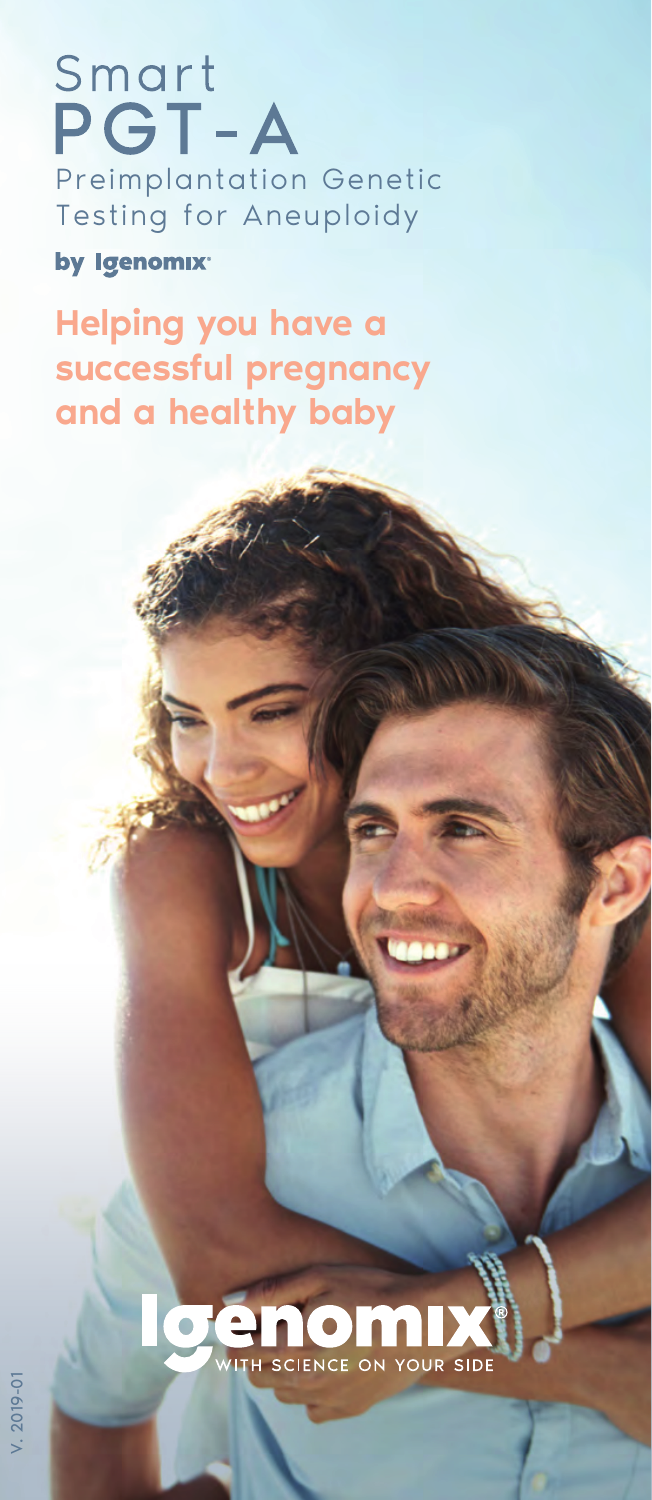## **What is PGT-A?**

**PGT-A is a genetic test performed on embryo biopsies from embryos created with IVF**

PGT-A quantifies the number of chromosomes in each embryo biopsy to differentiate between chromosomally normal (euploid) embryos with 46 chromosomes and chromosomally abnormal (aneuploid) embryos with missing or extra chromosomes. Most aneuploid embryos would either not implant or result in a miscarriage.

This will help your physician select the best embryo for transfer and improve your chances of achieving an ongoing pregnancy.

#### **Women age 38-40 undergoing IVF have a 64% chance that each embryo will be chromosomally abnormal (aneuploid)**



INCIDENCE OF ANEUPLOID BLASTOCYSTS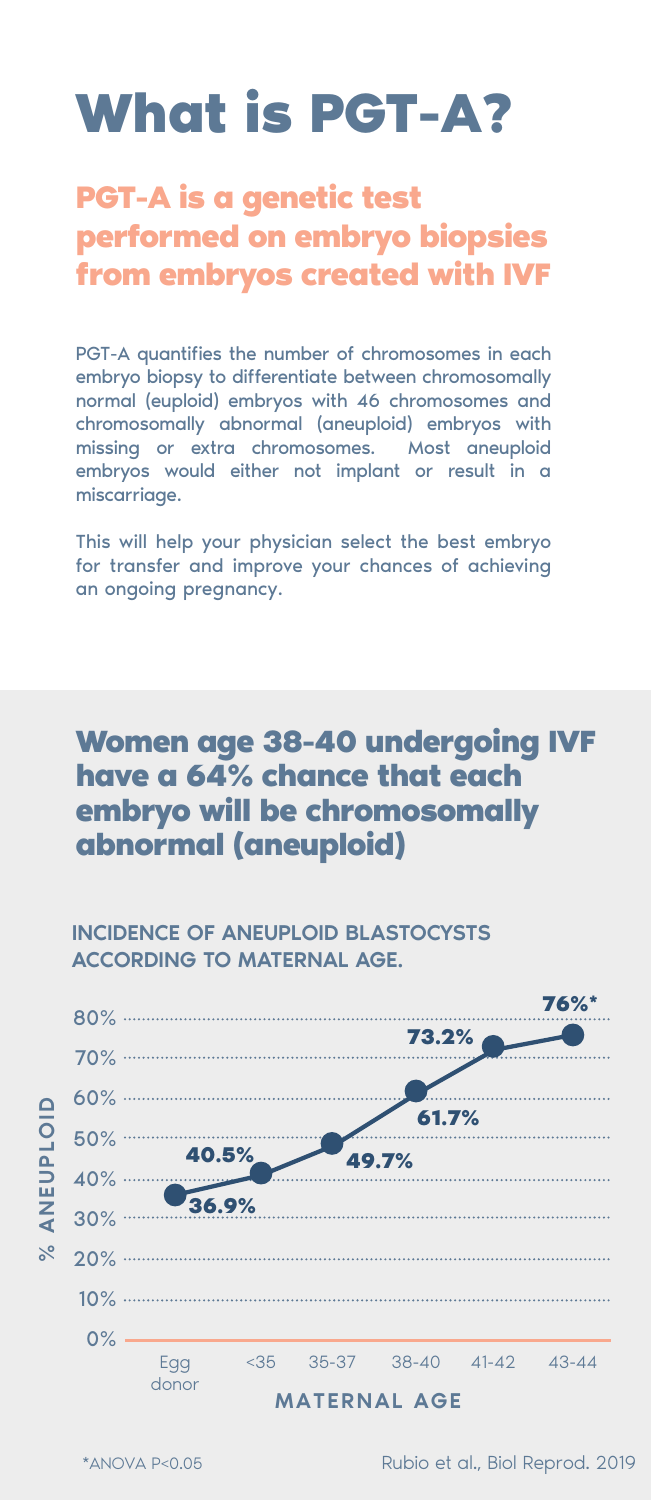**PGT-A** *A* **increases the chances of a healthy, ongoing pregnancy**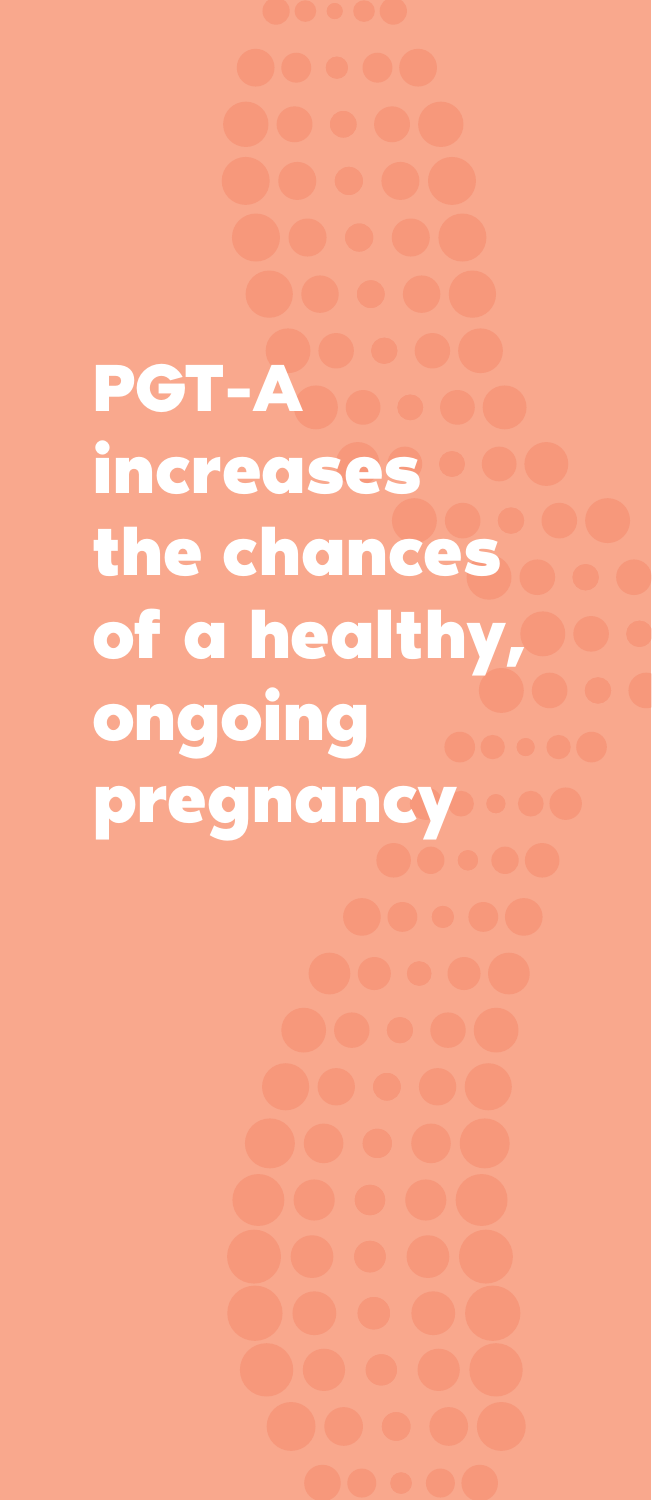# **Benefits of PGT-A**

- A Increases the chance of pregnancy.
- Decreases miscarriage rates.  $\blacksquare$
- Increases the chance that a healthy baby is born.
- Enables confident single embryo transfer, avoiding health complications associated with twin or triplet pregnancies.
	- Reduces the number of IVF cycles needed to achieve pregnancy, potentially reducing the time and costs of extra cycles.

### **PGT-A decreases the time to achieve an ongoing pregnancy**



1. Rubio et al: In vitro fertilization with preimplantation genetic diagnosis for aneuploidies in advanced maternal age: a randomized, controlled study. Fertil Steril. 2017 May;107(5):1122-1129.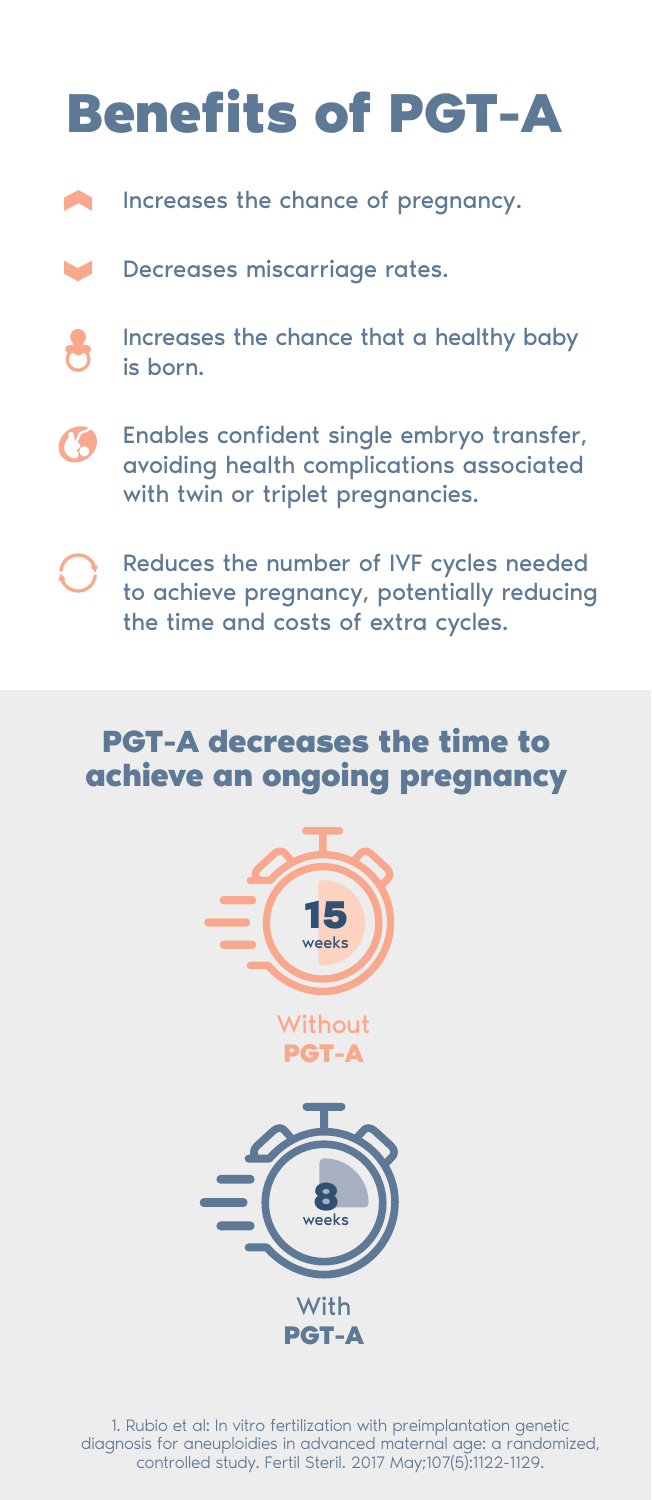**A recent study showed PGT-A helped decrease the overall cost of having a healthy baby compared to a non**  PGT-A cycle.<sup>1</sup>